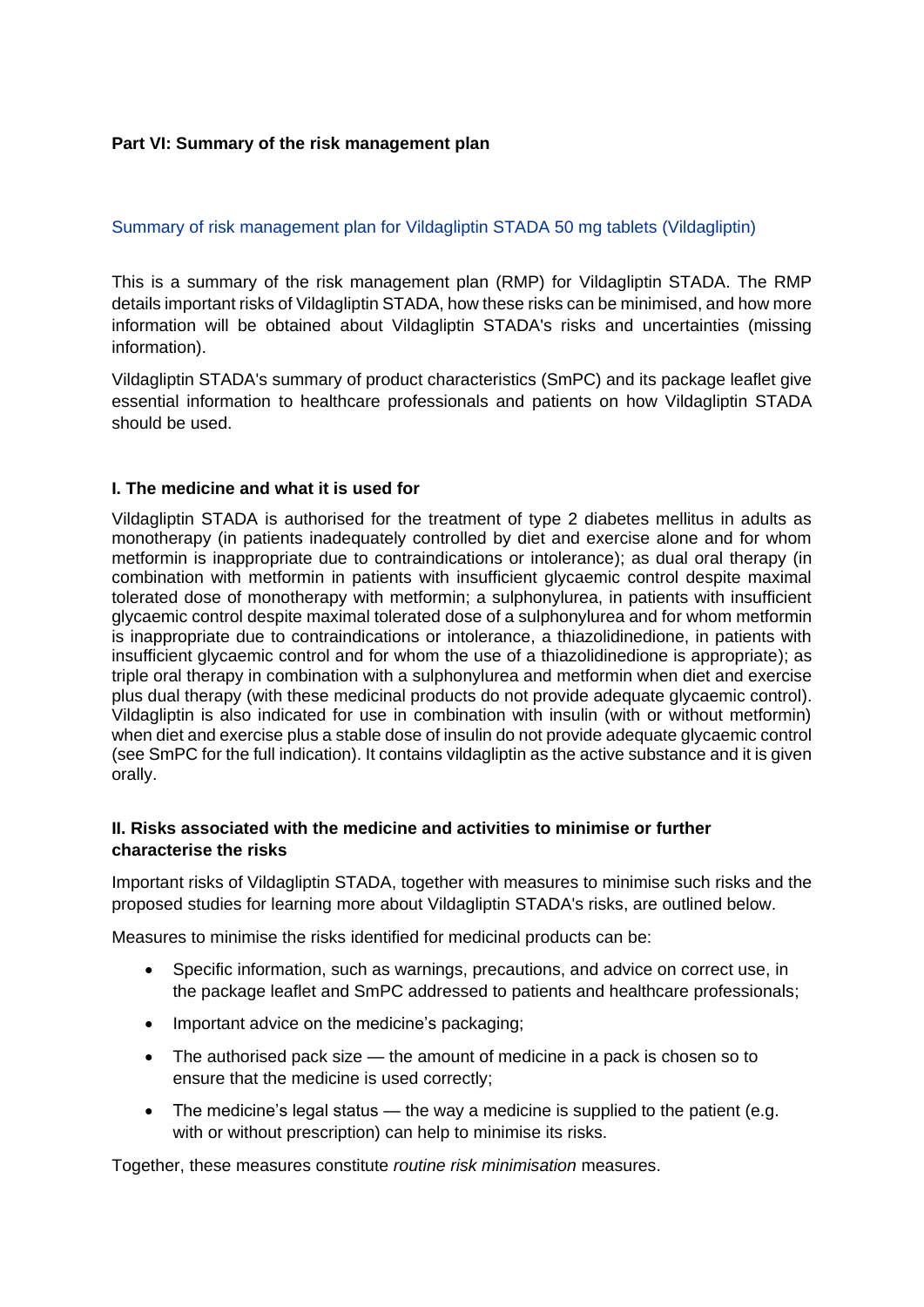If important information that may affect the safe use of Vildagliptin STADA is not yet available, it is listed under 'missing information' below.

## *II.A List of important risks and missing information*

Important risks of Vildagliptin STADA are risks that need special risk management activities to further investigate or minimise the risk, so that the medicinal product can be safely taken. Important risks can be regarded as identified or potential. Identified risks are concerns for which there is sufficient proof of a link with the use of Vildagliptin STADA. Potential risks are concerns for which an association with the use of this medicine is possible based on available data, but this association has not been established yet and needs further evaluation. Missing information refers to information on the safety of the medicinal product that is currently missing and needs to be collected (e.g. on the long-term use of the medicine);

| List of important risks and missing information |                                                                                                                                                                                                                                                             |
|-------------------------------------------------|-------------------------------------------------------------------------------------------------------------------------------------------------------------------------------------------------------------------------------------------------------------|
| Important identified risks                      | Transaminase elevation and Drug-induced liver<br>injury (DILI)<br>Angioedema<br>Acute pancreatitis<br><b>Skin lesions</b><br>Hypoglycaemia<br>$\bullet$                                                                                                     |
| Important potential risks                       | Serious infections<br>Cardiac events in CHF (NYHA Functional Class III)<br>patients<br>Muscle events/myopathy/rhabdomyolysis, in<br>$\bullet$<br>particular with current statin use<br>Neuropsychiatric events<br><b>Breast cancer</b><br>Pancreatic cancer |
| Missing information                             | Gender incidence/frequency differences<br>$\bullet$<br>Patients with severe hepatic impairment<br>Patients with compromised cardiac function (NYHA<br>functional class IV)<br>Pregnancy                                                                     |

### *II.B Summary of important risks*

| Transaminase elevation and Drug-induced liver injury (DILI) |                                          |
|-------------------------------------------------------------|------------------------------------------|
| Important identified risk                                   |                                          |
| <b>Risk minimisation measures</b>                           | Prescription only medicine               |
|                                                             | Routine risk minimisation measures:      |
|                                                             | SmPC sections 4.4 and 4.8<br>$\bullet$   |
|                                                             | Additional risk minimisation measures:   |
|                                                             | None<br>$\bullet$                        |
|                                                             | Additional pharmacovigilance activities: |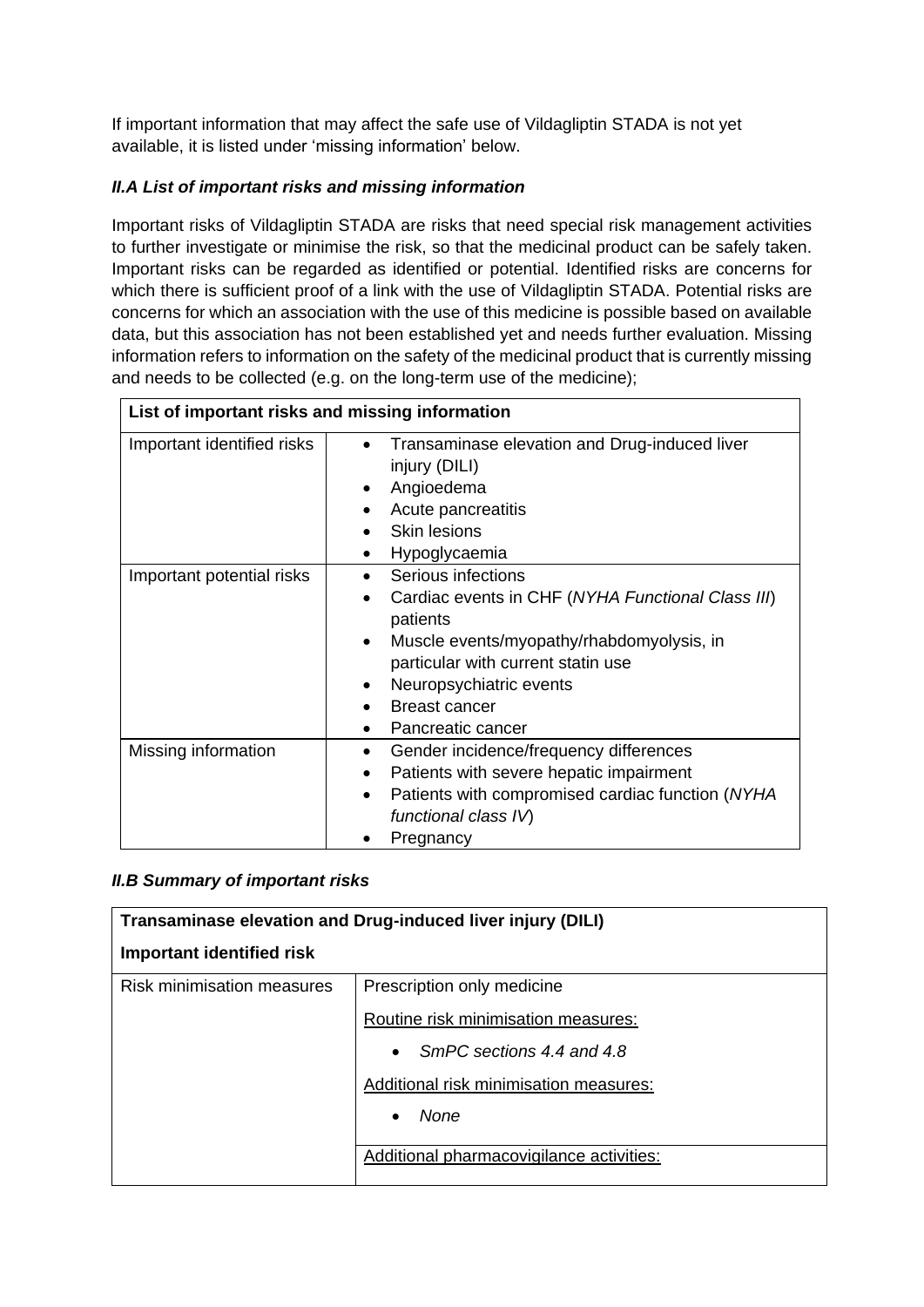| Angioedema                        |                                          |
|-----------------------------------|------------------------------------------|
| <b>Important identified risk</b>  |                                          |
| <b>Risk minimisation measures</b> | Prescription only medicine               |
|                                   | Routine risk minimisation measures:      |
|                                   | SmPC sections 4.5 and 4.8<br>$\bullet$   |
|                                   | Additional risk minimisation measures:   |
|                                   | None<br>$\bullet$                        |
|                                   | Additional pharmacovigilance activities: |
|                                   | None                                     |

| <b>Acute pancreatitis</b>         |                                          |
|-----------------------------------|------------------------------------------|
| <b>Important identified risk</b>  |                                          |
| <b>Risk minimisation measures</b> | Prescription only medicine               |
|                                   | Routine risk minimisation measures:      |
|                                   | SmPC sections 4.4 and 4.8<br>$\bullet$   |
|                                   | Additional risk minimisation measures:   |
|                                   | None<br>$\bullet$                        |
|                                   | Additional pharmacovigilance activities: |
|                                   | None                                     |

| <b>Skin lesions</b>               |                                          |
|-----------------------------------|------------------------------------------|
| <b>Important identified risk</b>  |                                          |
| <b>Risk minimisation measures</b> | Prescription only medicine               |
|                                   | Routine risk minimisation measures:      |
|                                   | SmPC sections 4.4 and 4.8<br>$\bullet$   |
|                                   | Additional risk minimisation measures:   |
|                                   | None<br>$\bullet$                        |
|                                   | Additional pharmacovigilance activities: |
|                                   | <b>None</b>                              |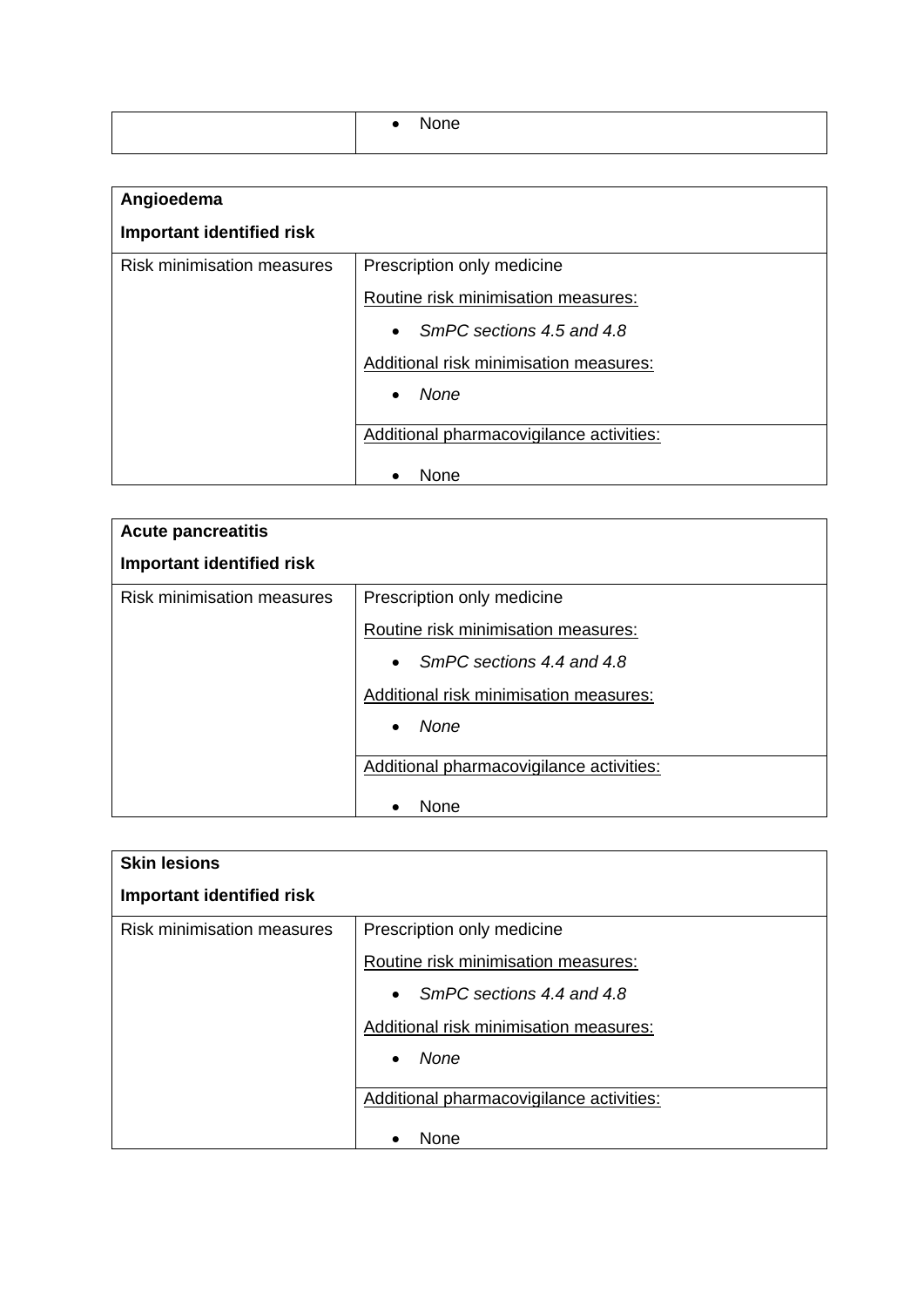| Hypoglycaemia                     |                                                  |
|-----------------------------------|--------------------------------------------------|
| <b>Important identified risk</b>  |                                                  |
| <b>Risk minimisation measures</b> | Prescription only medicine                       |
|                                   | Routine risk minimisation measures:              |
|                                   | SmPC sections 4.4 and 4.8<br>$\bullet$           |
|                                   | Additional risk minimisation measures:           |
|                                   | None<br>$\bullet$                                |
|                                   |                                                  |
|                                   |                                                  |
|                                   | Additional pharmacovigilance activities:<br>None |

| <b>Serious infections</b>         |                                          |
|-----------------------------------|------------------------------------------|
| Important potential risk          |                                          |
| <b>Risk minimisation measures</b> | Prescription only medicine               |
|                                   | Routine risk minimisation measures:      |
|                                   | SmPC section 4.8<br>$\bullet$            |
|                                   | Additional risk minimisation measures:   |
|                                   | None<br>$\bullet$                        |
|                                   | Additional pharmacovigilance activities: |
|                                   | None                                     |

| Cardiac events in CHF (NYHA Functional Class III) patients |                                          |
|------------------------------------------------------------|------------------------------------------|
| Important potential risk                                   |                                          |
| <b>Risk minimisation measures</b>                          | Prescription only medicine               |
|                                                            | Routine risk minimisation measures:      |
|                                                            | • SmPC sections $4.4$ and $5.1$          |
|                                                            | Additional risk minimisation measures:   |
|                                                            | None<br>$\bullet$                        |
|                                                            | Additional pharmacovigilance activities: |
|                                                            | None                                     |

**Muscle events/myopathy/rhabdomyolysis, in particular with current statin use Important potential risk**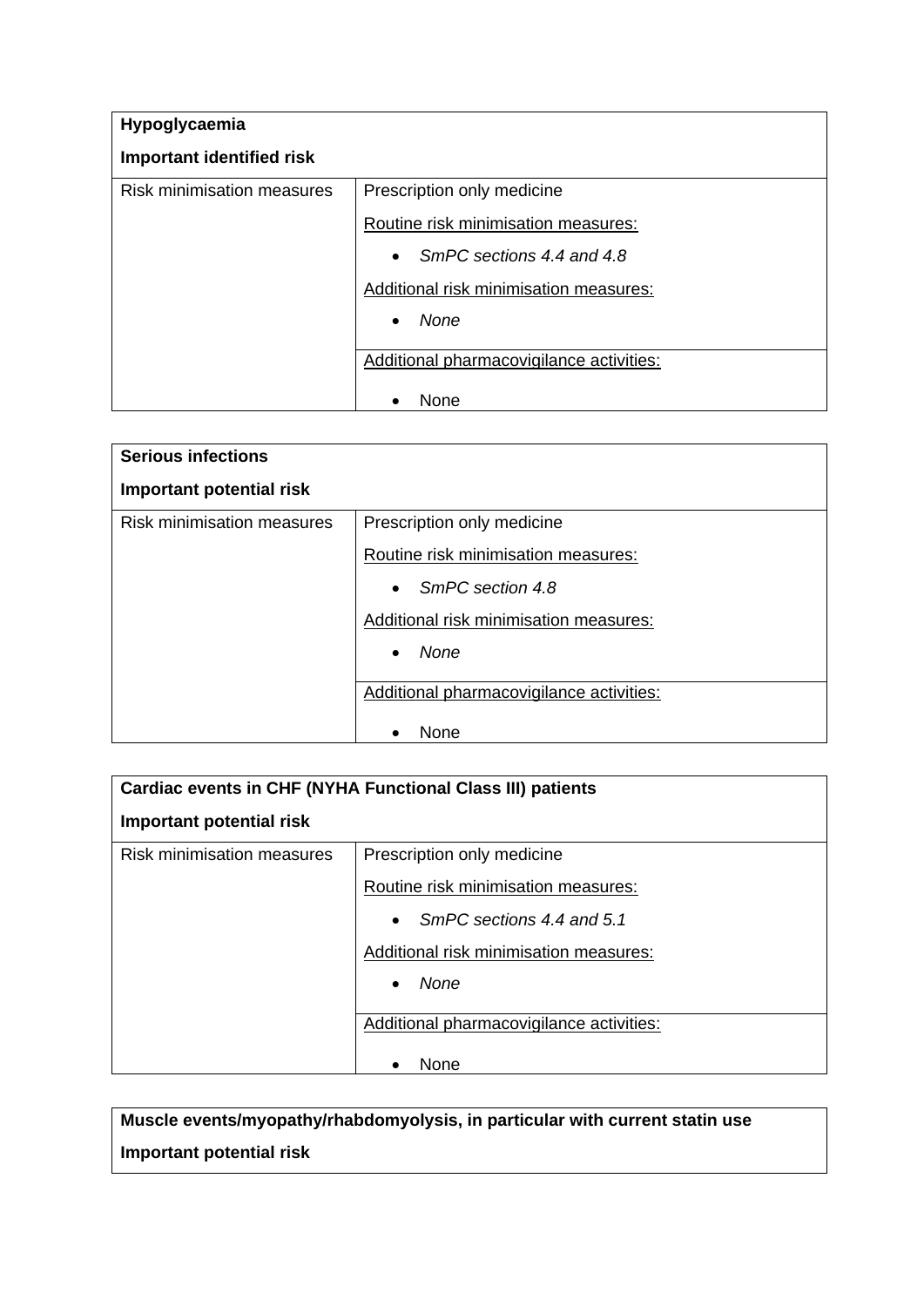| <b>Risk minimisation measures</b> | Prescription only medicine                                                                      |
|-----------------------------------|-------------------------------------------------------------------------------------------------|
|                                   | Routine risk minimisation measures:                                                             |
|                                   | Currently available data do not support the need for<br>$\bullet$<br>risk minimisation measures |
|                                   | Additional risk minimisation measures:                                                          |
|                                   | None<br>$\bullet$                                                                               |
|                                   | Additional pharmacovigilance activities:                                                        |
|                                   | None                                                                                            |

| <b>Neuropsychiatric events</b>    |                                          |
|-----------------------------------|------------------------------------------|
| Important potential risk          |                                          |
| <b>Risk minimisation measures</b> | Prescription only medicine               |
|                                   | Routine risk minimisation measures:      |
|                                   | SmPC section 4.8<br>$\bullet$            |
|                                   | Additional risk minimisation measures:   |
|                                   | None                                     |
|                                   | Additional pharmacovigilance activities: |
|                                   | None                                     |

| <b>Breast cancer</b>              |                                                                                                 |
|-----------------------------------|-------------------------------------------------------------------------------------------------|
| Important potential risk          |                                                                                                 |
| <b>Risk minimisation measures</b> | Prescription only medicine                                                                      |
|                                   | Routine risk minimisation measures:                                                             |
|                                   | Currently available data do not support the need for<br>$\bullet$<br>risk minimisation measures |
|                                   | Additional risk minimisation measures:                                                          |
|                                   | None                                                                                            |
|                                   | Additional pharmacovigilance activities:                                                        |
|                                   | None                                                                                            |

| <b>Pancreatic cancer</b>   |                            |
|----------------------------|----------------------------|
| Important potential risk   |                            |
| Risk minimisation measures | Prescription only medicine |